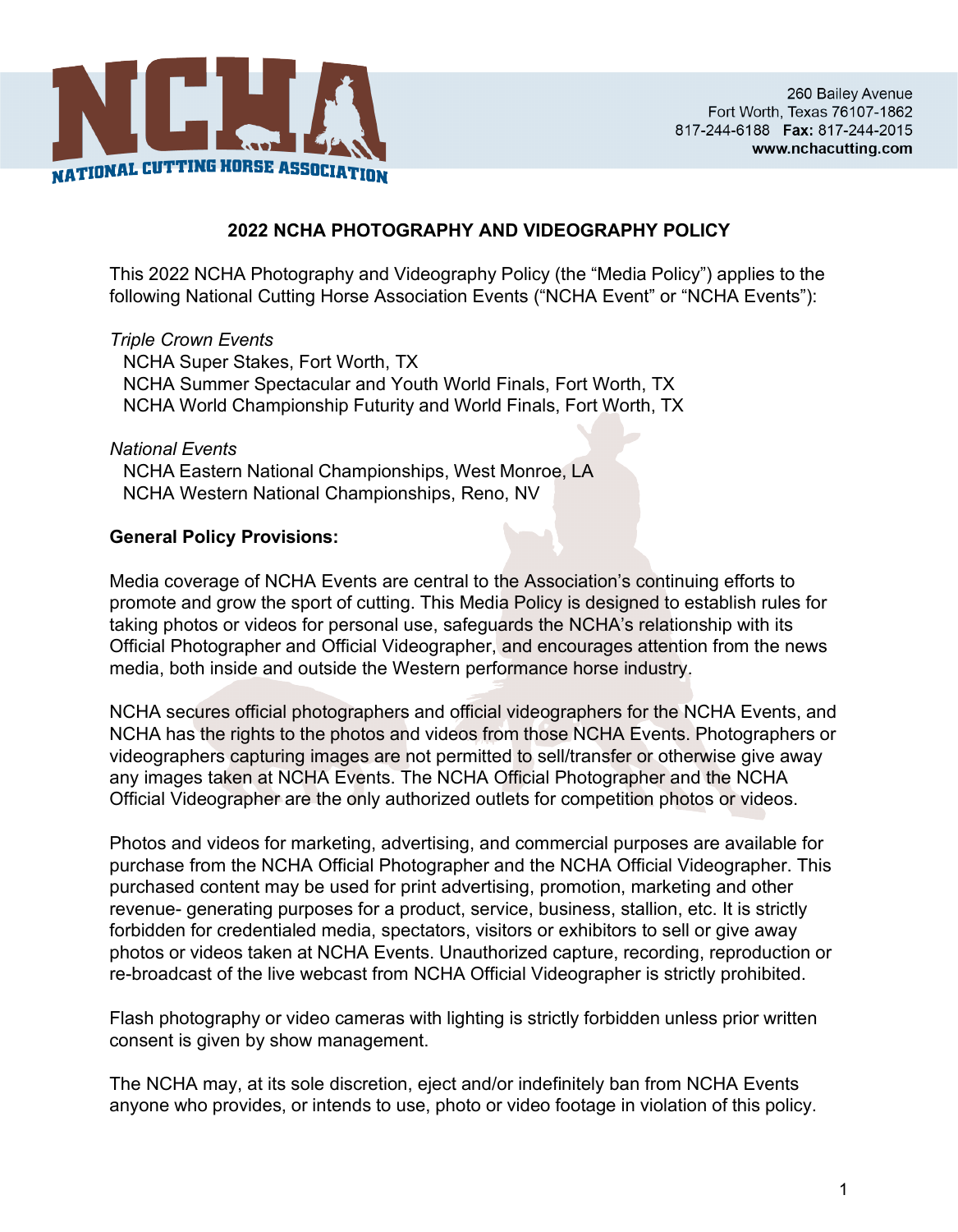

This policy applies only to professional photographers and videographers and does not prevent spectators from using their cameras for **personal use**; however, spectators must also abide by the rules and regulations to ensure the safety of all exhibitors, vendors, sponsors and photographers.

Professional photography equipment, including, but not limited to, cameras with lenses with an overall length of 4 inches or more, tripods, monopods, or any video camera mounted on a tripod or other stabilizing device are strictly forbidden for personal use. Media representatives with approved credentials are the only exception this clause.

# **Policy Guidelines:**

All professional photographers and media companies not on assignment from a specific media at NCHA Events are required to apply for a private media pass and provide the accompanying fee OR be a corporate partner of the NCHA. The NCHA Business Development department has the sole discretion to approve sponsor media credentials. Please note that approved sponsors are still required to apply; however, no fee is required. Official letters of assignment are required to be submitted prior to the event.

### NCHA Private Media Program:

- Private media passes are issued per client with one (1) photographer or videographer per pass and are priced as follows:
	- o NCHA Super Stakes: \$500.00
	- o NCHA Summer Cutting Spectacular & Youth World Finals: \$500.00
	- o NCHA World Championship Futurity & World Finals: \$750.00
	- o Triple Crown NCHA Event price: \$1,500.00
	- o There is no fee associated with NCHA National Events; however, approved credentials must be issued and worn at all times.
- The private media credentials must be applied for 30 days prior to the start of NCHA Event and paid ten (10) days to the start of the show. Credentials will not be issued until the fee has been received by NCHA in full. Once the NCHA Event has begun, applications will be viewed within 72 hours of NCHA Marketing department receiving the application. The application must be approved, and the fee must be paid before credentials will be issued.
- Private media must provide an executed agreement per each client they are applying to photograph or video.
- Private photographers and videographers may not post photographs or videos taken of people that are not on their client list to their social media accounts or in printed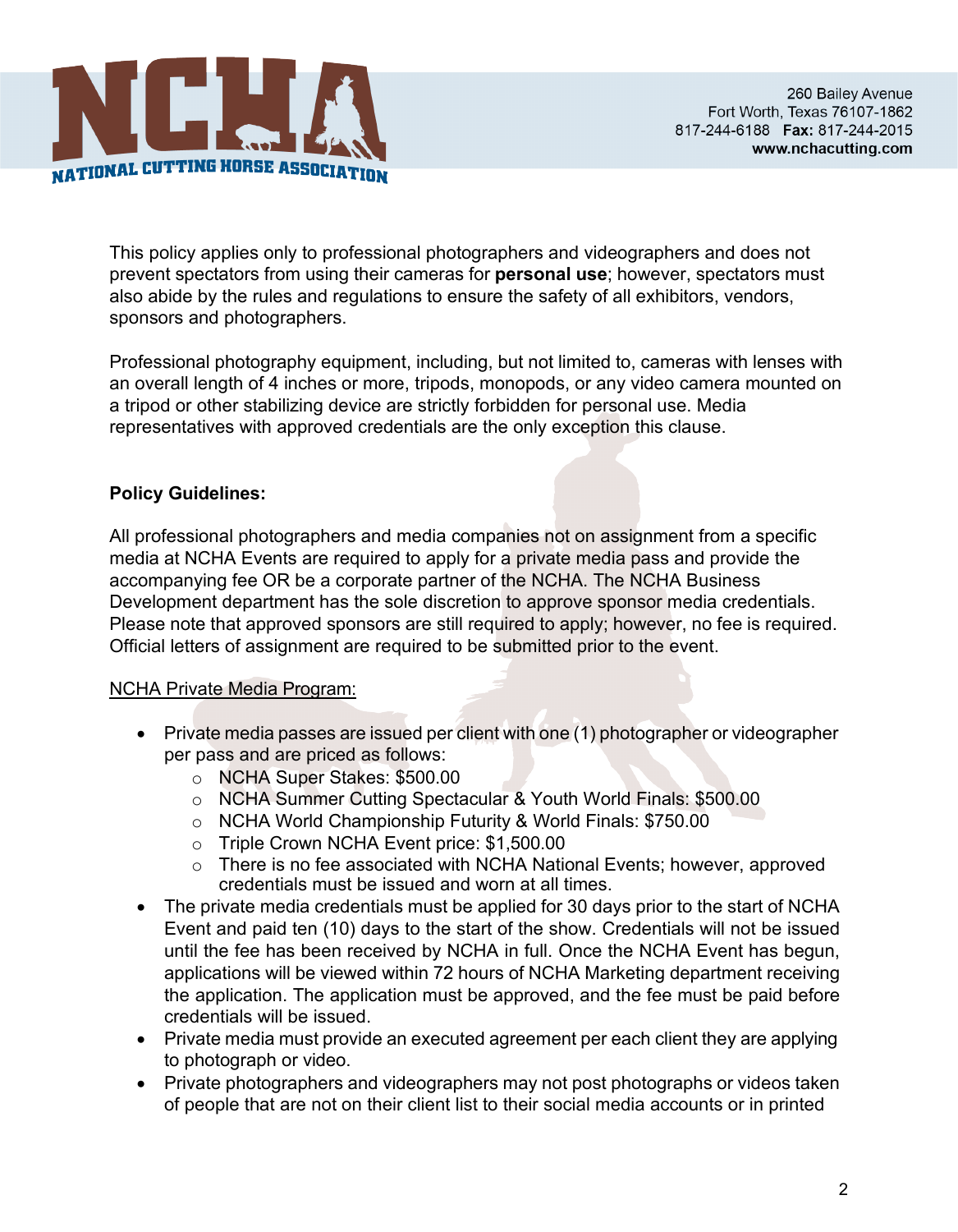

materials during or after the conclusion of NCHA Events and may not solicit sales of those photographs or videos.

- Approved credentials are non-transferrable.
- All private photographers and videographers requesting credentials will be required to produce proof of insurance.
- Lenses may be no larger than 200 mm in length.

## Media Photographers:

Photographers representing newspapers, magazines, websites, and other media, with purpose of appearing in print and online placements, must apply for media credentials and be approved by NCHA. Credentials are required for gathering content on site. Applying for a media credential is agreement that your photos and videos will only be used for media purposes and will not be sold or given away to exhibitors, visitors, non-media businesses, or for any use on social media, promotions, or advertising. Proof of assignment must be provided with the application. There is no fee for credentials for approved members of the media.

## General Media Policy Rules:

*Please note, these apply to all media, private media, and spectators that are photographing or videographing at NCHA Events.*

- Credentials must be visible at all times.
	- o *The only exception is content for personal use, wherein the use of professional equipment is prohibited.*
- All photography and videography must be conducted without disruption to event operations or limitations to accessibility of exhibitions, stairwells, entrances/exits, high traffic areas or other locations of interest to event visitors. Photography or videography from the arena floor, catwalks, cattle pens or any other area that may obstruct gates or access points during competition is strictly prohibited.
- Box seats may not be used to photograph or video unless the photographer or videographer is the seat holder or provides written permission from the seat holder. Written permission must be produced to the NCHA prior to the start of the show.
- Media may enter the show arena following the finals competition and/or during the award presentation **only after** NCHA has completed their interviews with champions.
- Media will act professionally at all times and respect any instructions given by NCHA Staff. Failure to do so will result in ejection from the Event and/or denial of future requests for credentials.
- Media will respect exhibitors and visitors and refrain from disturbing or disrupting them as they are preparing to show.